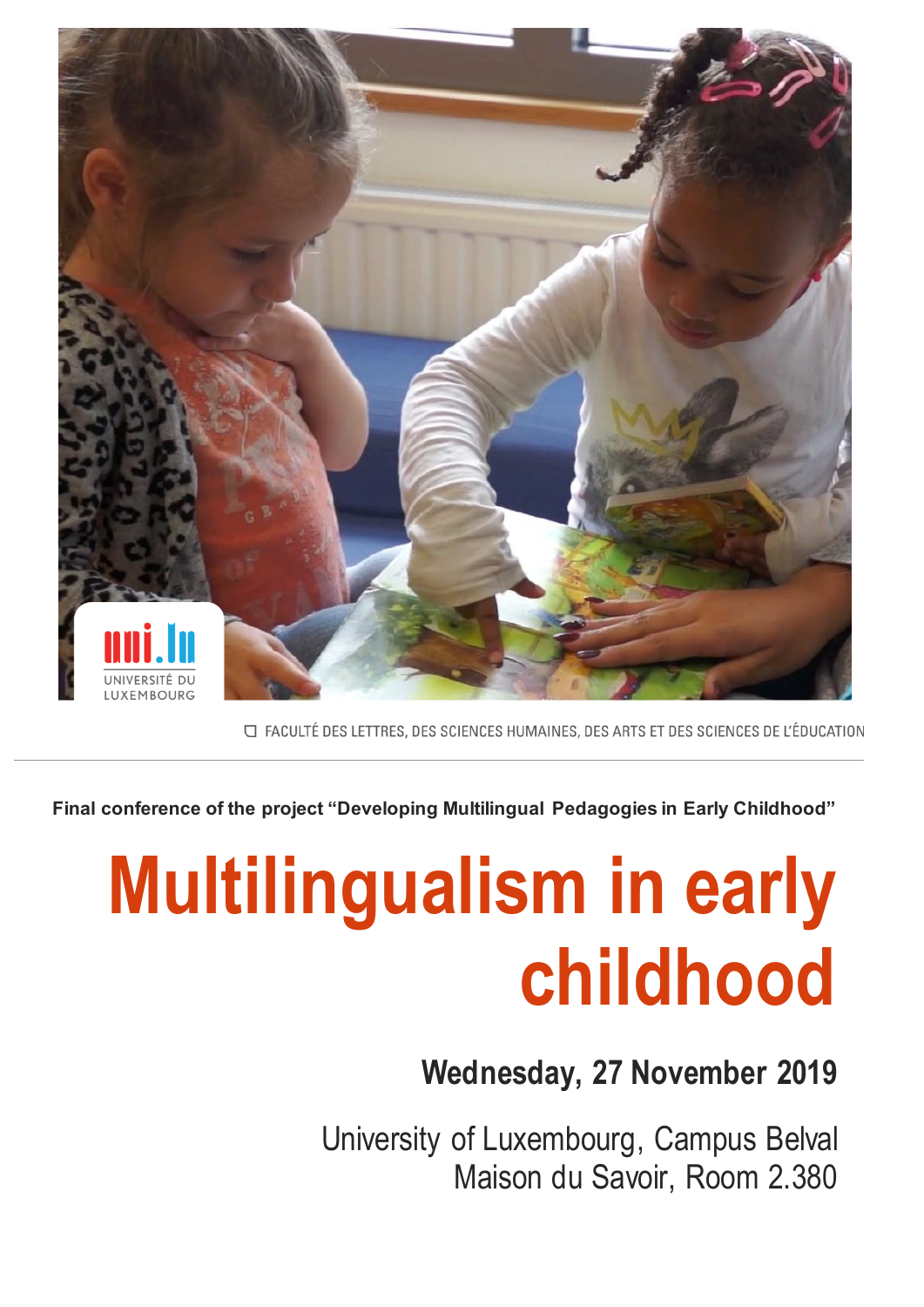#### **PROGRAMME**

| 09:00-09:15     | Welcome to the conference<br>Claudine Kirsch, Luxembourg                                                                                                                                               |
|-----------------|--------------------------------------------------------------------------------------------------------------------------------------------------------------------------------------------------------|
| 09:15-09:30     | <b>Introduction</b><br>Adelheid Hu, Luxembourg                                                                                                                                                         |
| 09:30-10:30     | Developing multilingual pedagogies in early childhood: a<br>review of the project MuLiPEC<br>Claudine Kirsch, Gabrijela Aleksić, Katja Andersen, Simone<br>Mortini and Laurence Di Letizia, Luxembourg |
| $10:30 - 11:00$ | <b>Coffee break</b>                                                                                                                                                                                    |
| 11:00-11:30     | Children's multilingual agency through translanguaging<br>practices<br>Simone Mortini, Luxembourg                                                                                                      |
| 11:30-12:00     | Language policies in early childhood education in<br>Luxembourg: an overview of recent developments<br>Claudia Seele, Germany                                                                          |
| 12:00-13:00     | Lunch                                                                                                                                                                                                  |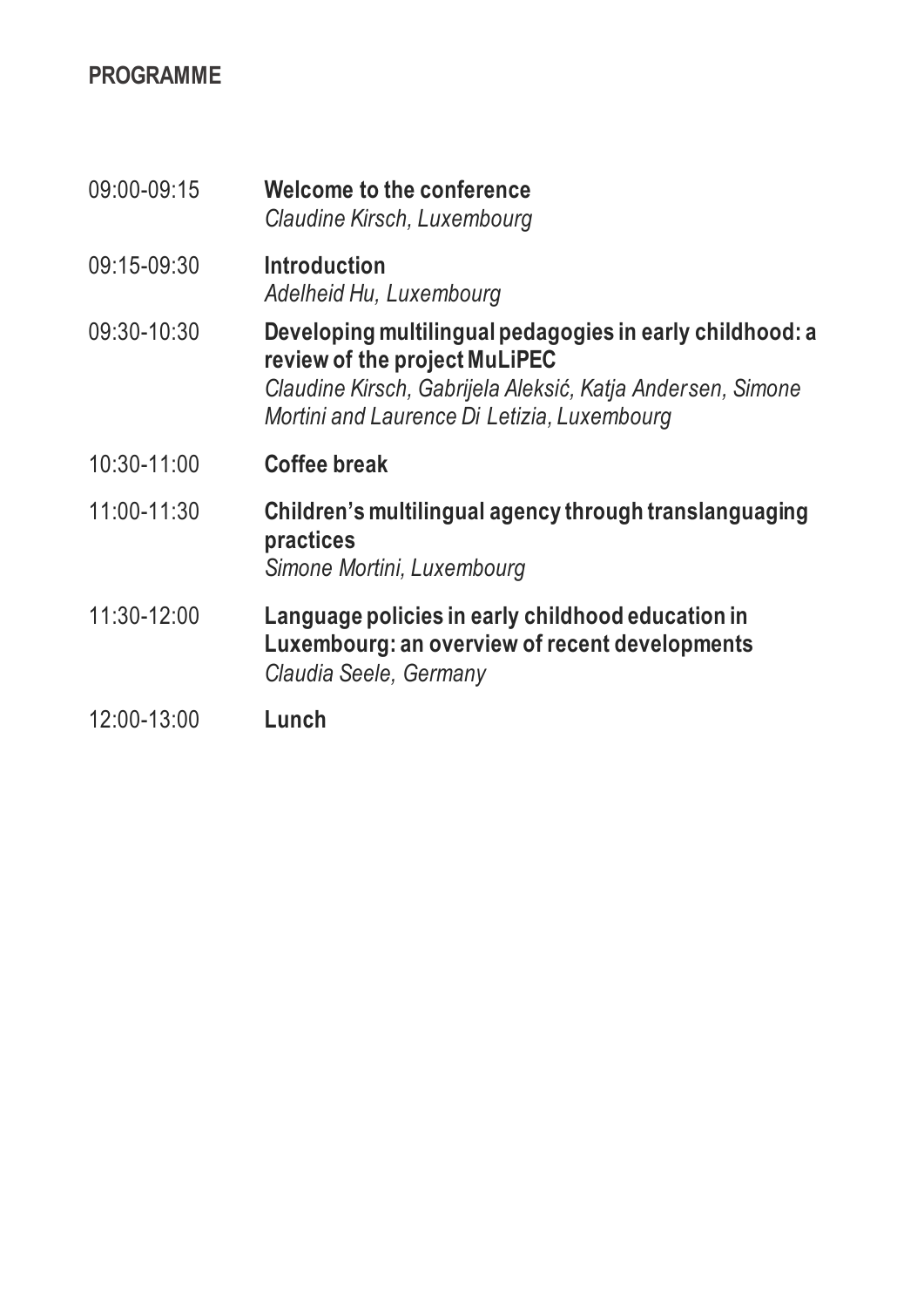#### **PROGRAMME**

| 13:00-13:30     | A professional development course in translanguaging:<br>challenges and opportunities<br>Gabrijela Aleksić and Džoen Bebić-Crestany, Luxembourg                            |
|-----------------|----------------------------------------------------------------------------------------------------------------------------------------------------------------------------|
| 13:30-14:00     | Dynamics in participant and language roles in bilingual<br>team teaching in Finnish preschool classroom<br>Karita Mård-Miettinen and Åsa Palviainen, Finland               |
| 14:00-14:15     | <b>Coffee break</b>                                                                                                                                                        |
| $14:15 - 14:45$ | Challenges and issues for language, literacy and<br>multilingualism in early childhood teacher education<br><b>Gunhild Tomter Alstad, Norway</b>                           |
| 14:45-15:15     | Multilingual interpretations: implications for mediating<br>picturebook read alouds<br>Sandie Mourão, Portugal                                                             |
| 15:15-15:45     | <b>Coffee break</b>                                                                                                                                                        |
| 15:45-16:15     | The role of parents in the sustainability of<br>bi/plurilingualism from home to ECEC contexts: are<br>language awareness activities the answer?<br>Christine Hélot, France |
| 16:15-17:00     | <b>Panel discussion</b>                                                                                                                                                    |
| 17:00           | Vin d'honneur                                                                                                                                                              |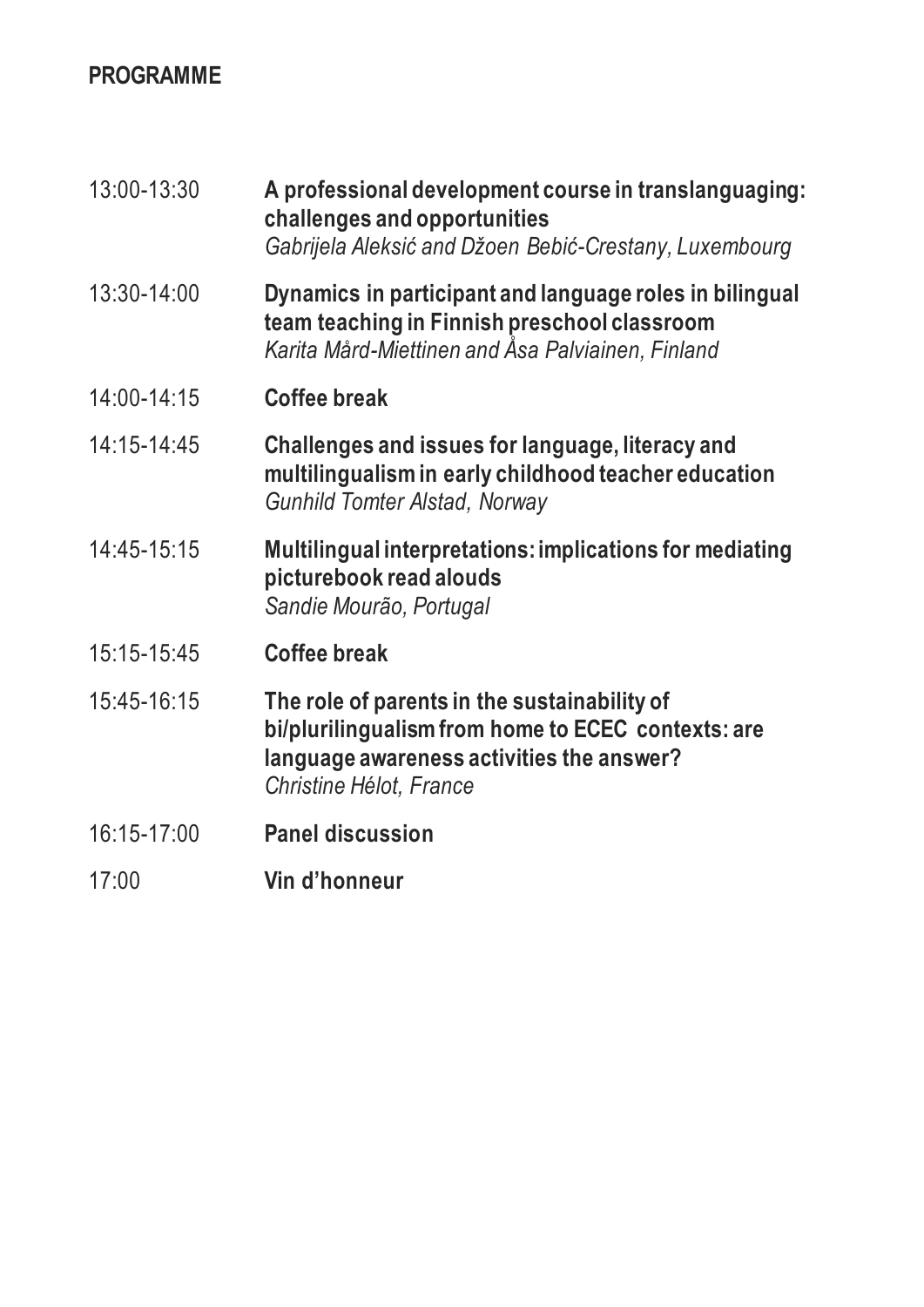**Developing Multilingual Pedagogies in Early Childhood: a review of the project** *Claudine Kirsch, Gabrijela Aleksić, Katja Andersen, Simone Mortini & Laurence Di Letizia, University of Luxembourg*

The project MuLiPEC (2016-2019) addresses the need for multilingual pedagogies in early childhood education in Luxembourg. It offered a professional development (PD) course to develop the practitioners' knowledge and skills in relation to multilingualism and effective pedagogies as well as their practices, and analysed the effects of the PD on the practitioners and the children's languaging. We offered a first 15-hour course to 46 practitioners from formal and non-formal education settings. Of these, seven continued during one academic year. They were coached and took part in six network meetings where we discussed their practices. To analyse the results, we drew on observations of the PD and in the research settings, video-recorded activities, and interviews. The results show that all 46 participants opened up to multilingual education and deepened their understanding of multilingualism, language development and multilingual pedagogies. Furthermore, the seven focus practitioners implemented activities in multiple languages and deployed effective language supportive strategies. Five of them developed holistic and child-centred multilingual pedagogies. This paper presents these positive findings and raises questions related to the sustainability of PD course and the need to continue the implementation of these effective pedagogies.

# **Children's multilingual agency through translanguaging practices**

*Simone Mortini, University of Luxembourg*

My doctoral thesis focuses on eight children's multilingual practices in the four institutions participating in the MuLiPEC research project, more precisely on their (trans)languaging and agency in interaction with peers and practitioners. Guided by a sociocultural perspective on language learning and child agency and inspired by the methodology of linguistic ethnography, I drew on multidimensional qualitative research methods to understand the relationship between multilingual pedagogies, language learning, translanguaging and child agency. The data resulted in 65 days of participant observations (including fieldnotes and discussions), 473 video-recordings and 16 semi-structured interviews with the practitioners. The findings show that the children engaged in translanguaging practices for various purposes (e.g. communication, meaning making) and showed an agentive behaviour that went beyond active participation (e.g. influencing adults' language practices). I argue that the practitioners' multilingual practi ces and other sociocultural factors enabled the children's agency and flexible language use.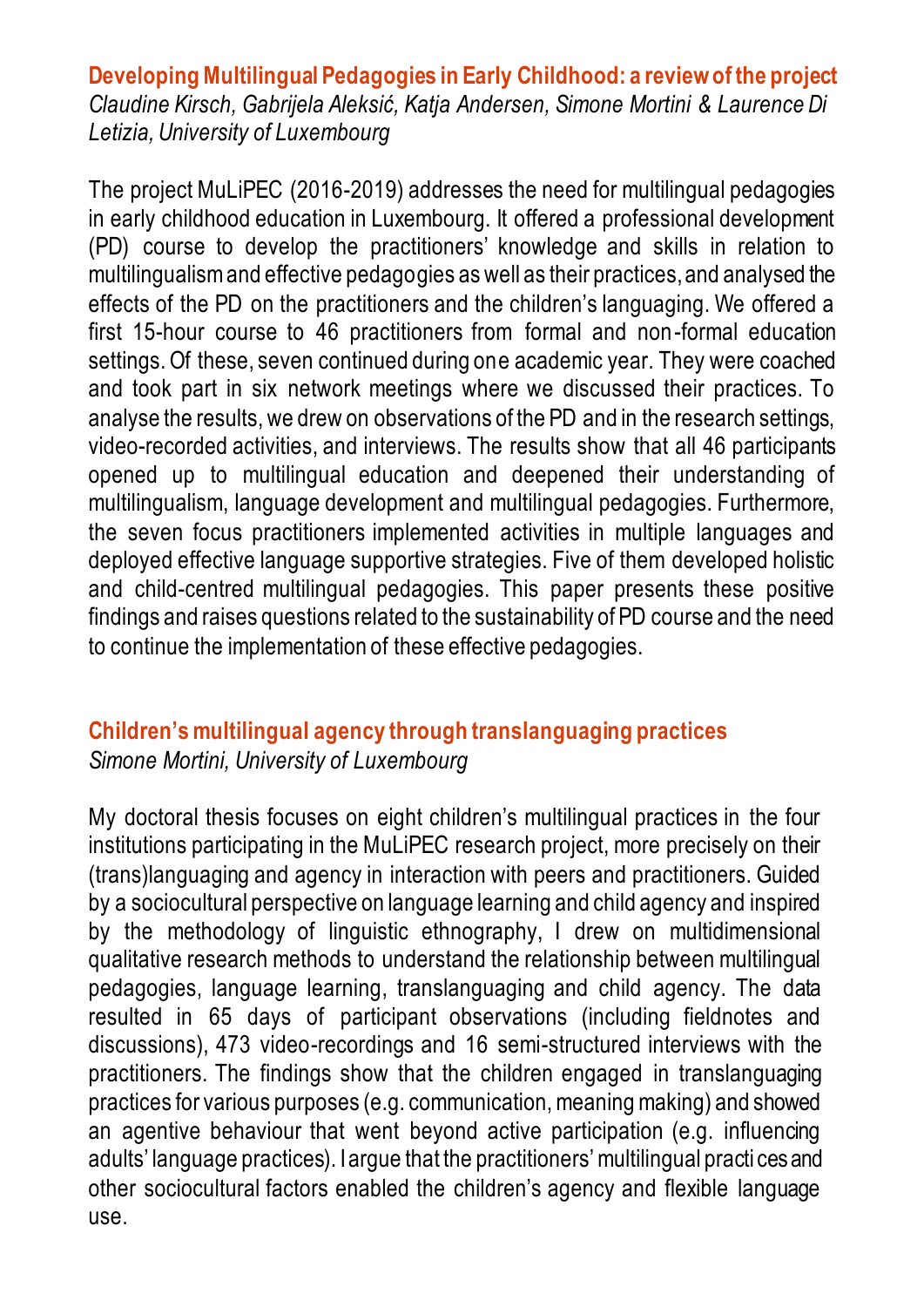#### **Language policies in early childhood education in Luxembourg: an overview of recent developments**

*Claudia Seele, RAA-Mecklenburg-Vorpommern, Germany*

Although, or maybe because, Luxembourg is a multilingual country with a highly diverse population, language policies in early childhood education tended to focus mainly on Luxembourgish. The persistent inequalities in the Luxembourgish education system as well as the growing recognition of multilingual pedagogies worldwide, recently led to a paradigm shift. New laws were voted in autumn 2017 which call for multilingual education in both formal and non-formal early years settings. They aim to develop individual and social skills, raise educational achievement and improve equal opportunities. They imply a shift towards a more inclusive and multilingual language policy. The present contribution will address these changes and give some insights into their implementation in practice. The important role of the educators as active agents involved in negotiating and appropriating the language education policies will thereby be stressed.

#### **A professional development course in translanguaging: Challenges and opportunities**

*Gabrijela Aleksić & Džoen Bebić-Crestany, University of Luxembourg*

In Luxembourg, a new law in 2017 made early multilingual education mandatory. Teachers do not only need to help children develop their Luxembourgish, but they also familiarize them with French and value their home languages. In order to support preschool teachers in this endeavour, our project aims to offer a professional development (PD) course in translanguaging; involve children's families to reinforce home-school collaboration, and foster children's cognitive, linguistic, and socio-emotional engagement in the classroom. We use a panoply of measures to reach our aims: focus groups, teacher questionnaires, parent questionnaires, interviews, a test in early literacy and numeracy in school and home languages, teacher assessment of children's socio-emotional development, and video observations with children. Translanguaging, the main topic of our 22 hour PD course (June – December 2019), is the use of a full linguistic repertoire to make meaning. We will present the preliminary findings of the focus groups interviews and the tests and explore challenges and opportunities that emerged during the course.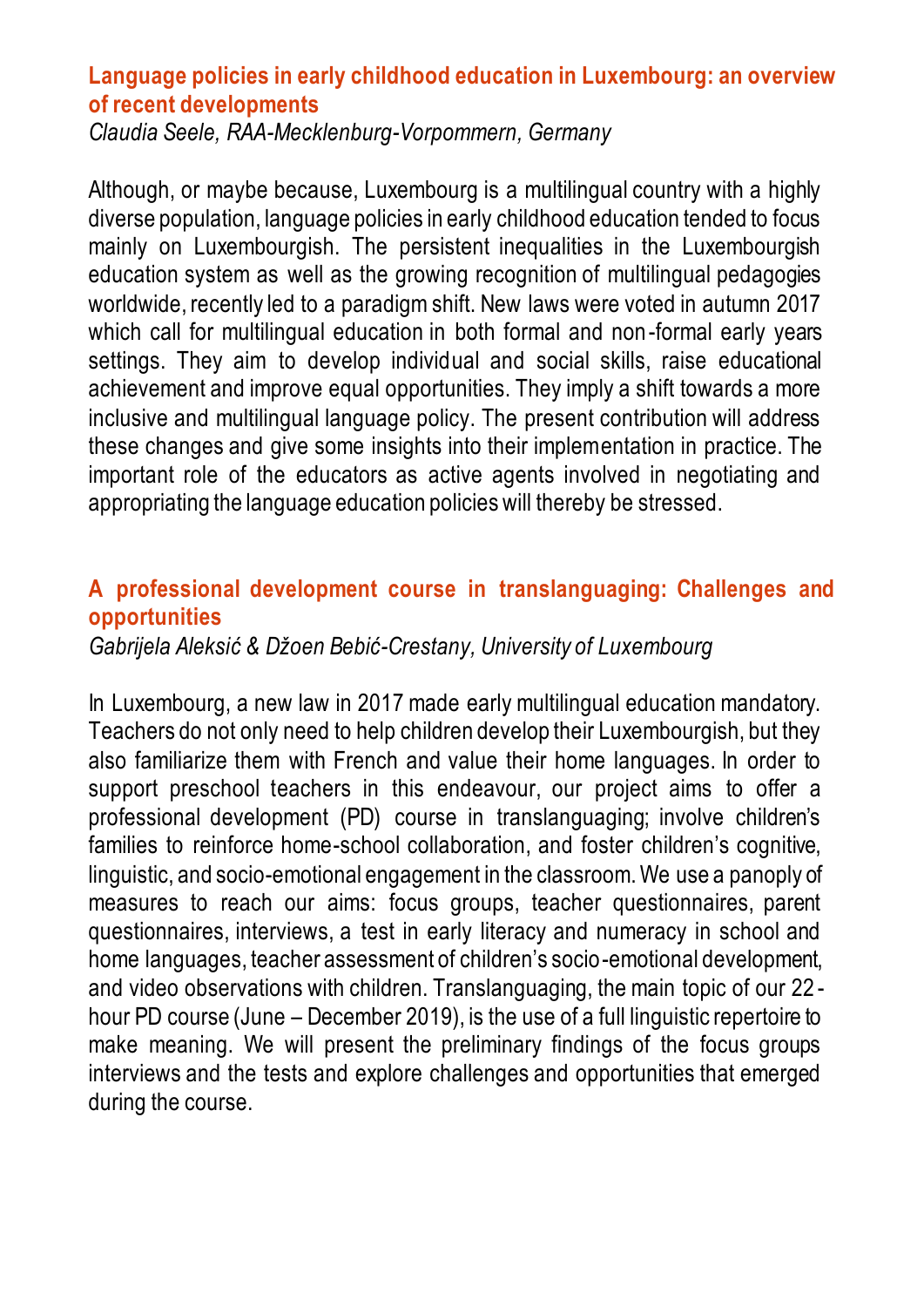#### **Dynamics in participant and language roles in bilingual team teaching in Finnish preschool classroom**

*Karita Mård-Miettinen & Åsa Palviainen, University of Jyväskylä, Finland*

This presentation explores how team teaching is implemented in a preschool classroom instructed by two teachers. The video-recorded data were collected during two circle times in a preschool implementing bilingual pedagogy. Both the participant roles and language roles were predefined for the circle time: one of the teachers was assigned as leader and the other one as co-leader. Furthermore, the leading teacher had a predefined monolingual role in the classroom whereas the co-leading teacher had a predefined bilingual role. The findings were analysed against the predefined participant and languages roles of the teachers. The results showed extensive dynamics in how the roles were put in practice. In this presentation, examples are given of smooth collaboration between the teachers to support each other academically and linguistically by altering the leadership flexibly in the different circle time activities and by flexibly using the two languages of instruction in the activities.

#### **Challenges and issues for language, literacy and multilingualism in early childhood teacher education**

*Gunhild Tomter Alstad, Inland Norway University of Applied Sciences , Norway*

Preparing teachers for early language education is crucial for the quality of ECEC education. In the recent decades, the role of teachers and consequently, the education of teachers, has been a major concern both politically and in research. Worldwide, there are huge variations of the ways in which early childhood teachers are prepared for the complexity of language education in relation to language, literacy and multilingualism.

In this presentation, I focus on studies in teacher education related to the knowledge base in preservice and in-service teacher education. Based on these findings, I discuss some challenges for ECEC teacher education and languagerelated issues. One concern is the vague and unarticulated knowledge base of teacher education, a second one the scientific level of the language knowledge base. The younger the language learners, the lesser seem the requirements of this knowledge base. I will end with suggestions for further research, including the scientific and theoretical knowledge base of language in ECEC teacher education and more knowledge about the teacher educators – who are they?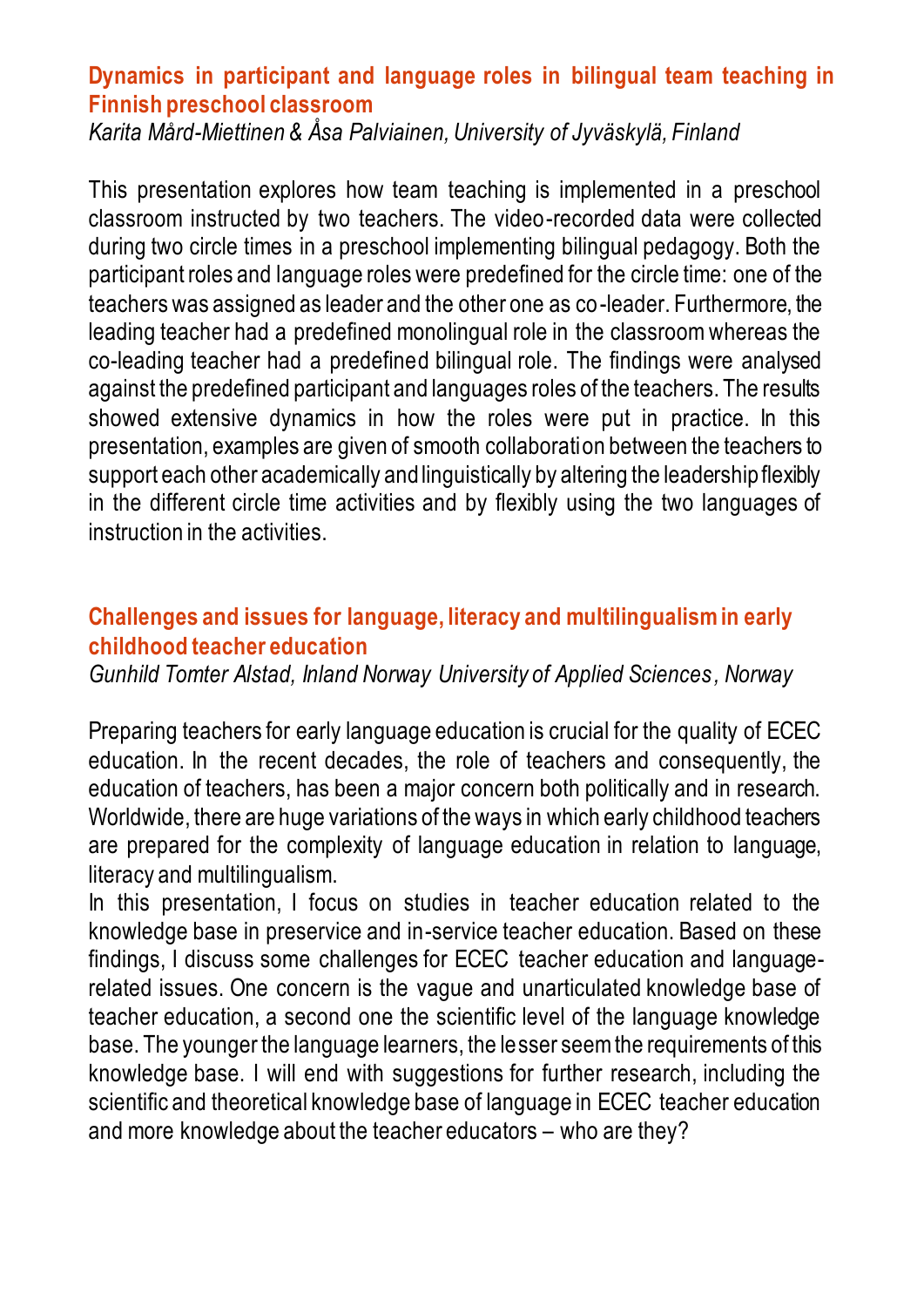#### **Multilingual interpretations: Implications for mediating picturebook read alouds**

*Sandie Mourão, CETAPS, Nova University Lisbon, Portugal*

This paper begins with a brief discussion around the picture -word dynamic in picturebooks followed by the presentation of a categorization of response to picture books adapted from a grounded theory of literary understanding. This categorisation recognises that children engage with a picturebook in a transactional sense and use their linguistic repertoire as a bridge to access a particular target language. This is especially relevant when the mediator values the picturebook as a compound object where both pictures and words afford opportunities for children's interpretation. An approach to mediation which actively recognises and acknowledges that response to picturebooks can be multi-faceted and multilingual, requires multiple mediation skills. Based on research into mediating picturebooks in a foreign language context this session will suggest how such an approach might be applicable in multilingual contexts.

#### **The role of parents in the sustainability of bi/plurilingualism from home to ECEC contexts: are language awareness activities the answer?**  *Christine Hélot, LILPA, University of Strasbourg, France*

The latest language policy for early childhood education in Luxembourg (2017) focuses on a new approach to language education based on the notion of plurilingualism, as well as on the implementation of pedagogical partnerships with parents. The presentation will try to articulate these two dimensions, starting with the development of bi/plurilingualism in the family context and then addressing the issue of its sustainability in ECEC settings. Two notions will be discussed, language transmission and identity, and the way they operate in both contexts with regards to the declared language policy in Luxembourg, specifically the point stressing the valuing and integration of home languages as linguistic and identity resources. Then I will turn to the respective roles of parents and professionals in ECEC settings regarding the sustainability of home languages outside of the family context and will ask whether the language awareness (LA) approach is the most appropriate model to support children's plurilingualism. In other words, the following two questions will be addressed: 1) can LA lead to the development of a dynamic plurilingual repertoire ensuring young children's linguistic security and 2) is LA the best model to give parents the necessary agency for them to engage in an educational partnership with ECEC professionals focused on multilingualism and interculturality?